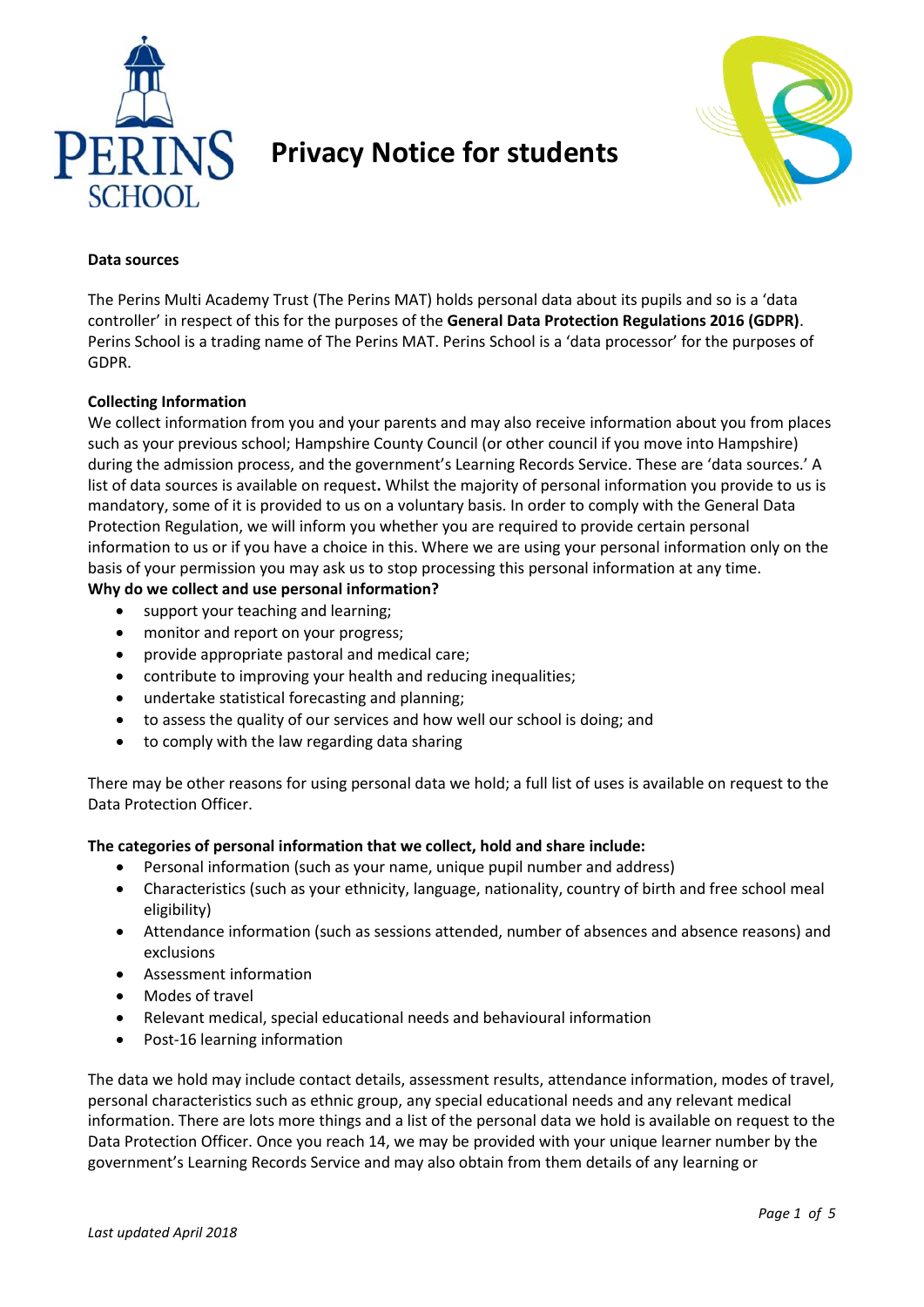qualifications you have undertaken in the past, such as Key Stage 1 and Key Stage 2 results. If you leave Perins to go to another school, we must pass information on to your new school (if it is in the United Kingdom or a European country), and that school will be similarly bound by the General Data Protection Regulations.

The General Data Protection Regulation allows us to collect and use your information either: with your permission (consent); or where we are complying with a legal requirement; or where processing is necessary to protect the vital interests (health and safety) of you or another person**; or where processing is necessary for the performance of a task carried out in the public interest** or in the exercise of official authority vested in the controller.

*Our requirement for this data and our legal basis for processing this data includes the Education Act 1996, 2002 and 2011, The Childrens Act 1989 and 2004, Education and Skills Act 2008, Schools Standards and Framework Act 1998 and the Equalities Act 2010.* This means that a school works in the public interest and so this is the basis for us processing almost all of the data that we hold. We will need and ask for your parents' or your permission to use some data for other purposes. You will be able to choose whether you agree to this or not and will be able to change your mind.

Some information we hold is 'Special Category' information. This can be any one of:

- race:
- ethnic origin;
- politics;
- religion;
- trade union membership;
- genetics;
- biometrics (where used for ID purposes);
- health:
- sex life; or
- sexual orientation.

Our **lawful basis** for processing special category information is that it is necessary for reasons of substantial public interest, on the basis of Union or Member State law which shall be proportionate to the aim pursued, respect the essence of the right to data protection and provide for suitable and specific measures to safeguard the fundamental rights and the interests of the data subject.

### **Why we share pupil information**

We do not share personal information with anyone without consent unless the law and our policies allow us to do so. We share pupils' data with the Department for Education (DfE) on a statutory basis. This data sharing underpins school funding and educational attainment policy and monitoring. A list of organisations with whom we share data is available on our website **[here](http://www.perins.net/data-processors/)**

### **What is different about pupils aged 13+?**

Once our pupils reach the age of 13, we also pass pupil information to our local authority and / or provider of youth support services as they have responsibilities in relation to the education or training of 13-19 year olds under section 507B of the Education Act 1996.

This enables them to provide services as follows:

- youth support services
- careers advisers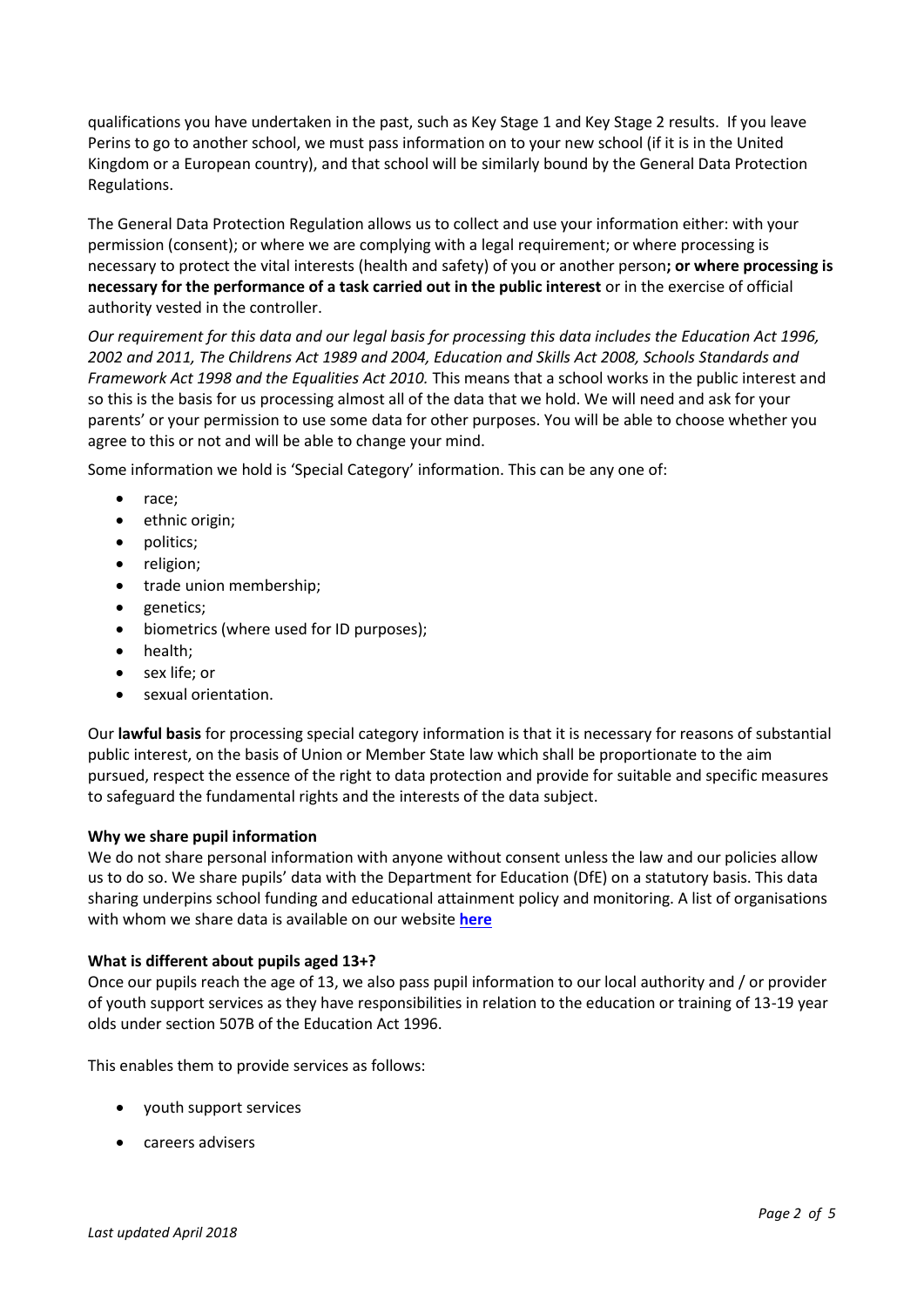A parent / guardian can request that **only** their child's name, address and date of birth is passed to their local authority or provider of youth support services by informing us. This right is transferred to the pupil once he or she reaches the age of 16.

#### **Department for Education**

We must, by law, pass some information onto the Department for Education (DfE) and, in turn, this information will be made available for the use of the Local Authority (Hampshire County Council). We have local arrangements with the Local Authority where some of the information transferred via the DfE is also passed directly onto them, and we also have an arrangement with the Local Authority to share data about individuals aged 16-19, to allow the Local Authority to deliver their statutory duties outlined under the Education and Skills Act to support former Year 11 students for participation in Education or Training. We also have local arrangements in place where the school exchanges limited information with the school nurse.

We are required to share information about our pupils with our local authority (LA) and the Department for Education (DfE) under section 3 of The Education (Information About Individual Pupils) (England) Regulations 2013.

We are required to share information about our pupils with the (DfE) under regulation 5 of The Education (Information About Individual Pupils) (England) Regulations 2013.

To find out more about the data collection requirements placed on us by the Department for Education (for example; via the school census) go to [https://www.gov.uk/education/data-collection-and-censuses-for](https://www.gov.uk/education/data-collection-and-censuses-for-schools)[schools.](https://www.gov.uk/education/data-collection-and-censuses-for-schools)

#### **Our pupils aged 16+**

We will also share certain information about pupils aged 16+ with our local authority and / or provider of youth support services as they have responsibilities in relation to the education or training of 13-19 year olds under section 507B of the Education Act 1996.

This enables them to provide services as follows:

- post-16 education and training providers
- youth support services
- careers advisers

For more information about services for young people, please visit our local authority website.

### **The National Pupil Database (NPD)**

The NPD is owned and managed by the Department for Education and contains information about pupils in schools in England. It provides invaluable evidence on educational performance to inform independent research, as well as studies commissioned by the Department. It is held in electronic format for statistical purposes. This information is securely collected from a range of sources including schools, local authorities and awarding bodies.

We are required by law, to provide information about our pupils to the DfE as part of statutory data collections such as the school census and early years' census. Some of this information is then stored in the NPD. The law that allows this is the Education (Information About Individual Pupils) (England) Regulations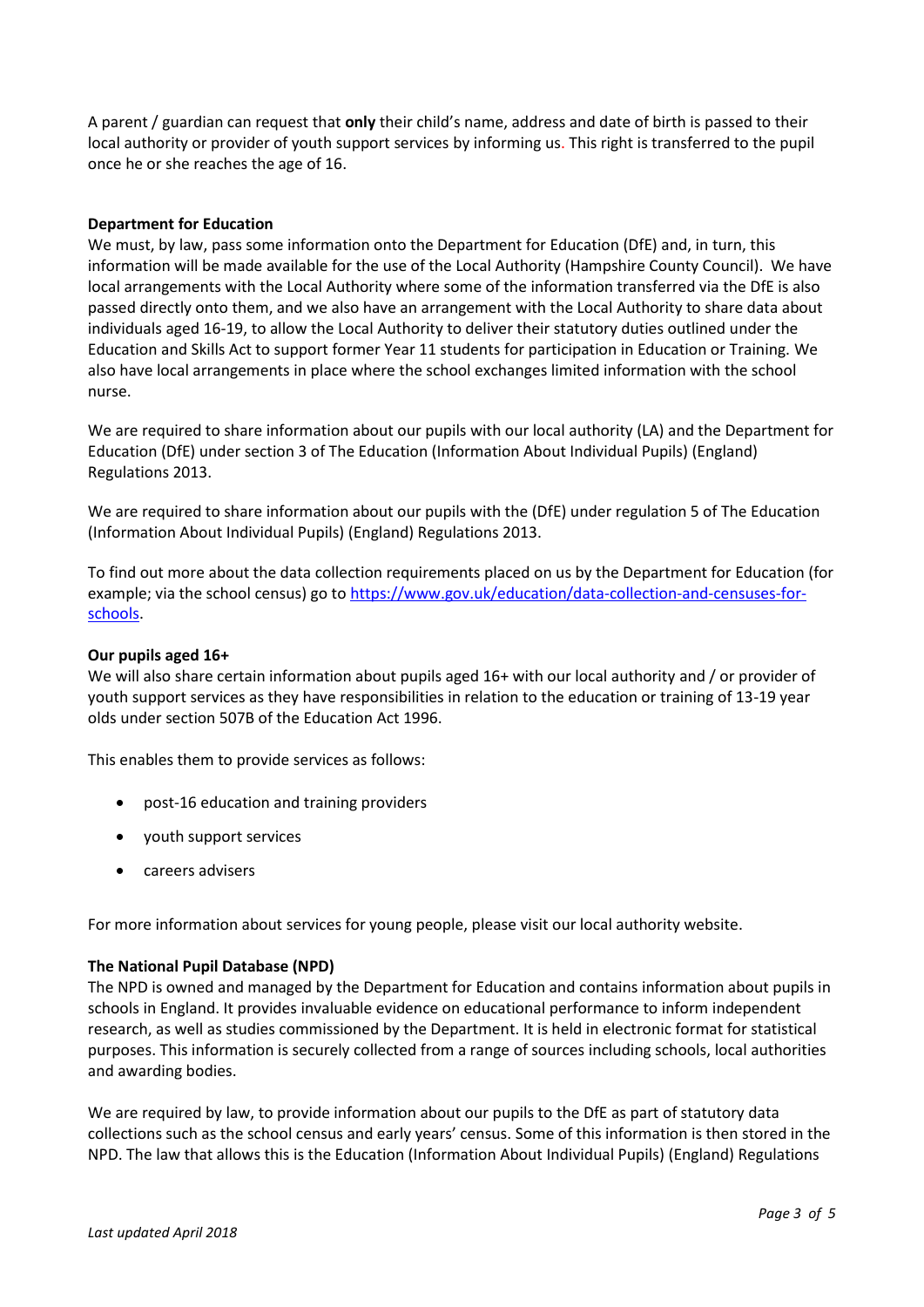2013.

To find out more about the pupil information we share with the department, for the purpose of data collections, go to [https://www.gov.uk/education/data-collection-and-censuses-for-schools.](https://www.gov.uk/education/data-collection-and-censuses-for-schools)

To find out more about the NPD, go to [https://www.gov.uk/government/publications/national-pupil](https://www.gov.uk/government/publications/national-pupil-database-user-guide-and-supporting-information)[database-user-guide-and-supporting-information.](https://www.gov.uk/government/publications/national-pupil-database-user-guide-and-supporting-information)

The department may share information about our pupils from the NPD with third parties who promote the education or well-being of children in England by:

- conducting research or analysis
- producing statistics
- providing information, advice or guidance

The Department has robust processes in place to ensure the confidentiality of our data is maintained and there are stringent controls in place regarding access and use of the data. Decisions on whether DfE releases data to third parties are subject to a strict approval process and based on a detailed assessment of:

- who is requesting the data
- the purpose for which it is required
- the level and sensitivity of data requested: and
- the arrangements in place to store and handle the data

To be granted access to pupil information, organisations must comply with strict terms and conditions covering the confidentiality and handling of the data, security arrangements and retention and use of the data.

For more information about the department's data sharing process, please visit: <https://www.gov.uk/data-protection-how-we-collect-and-share-research-data>

For information about which organisations the department has provided pupil information, (and for which project), please visit the following website[: https://www.gov.uk/government/publications/national-pupil](https://www.gov.uk/government/publications/national-pupil-database-requests-received)[database-requests-received](https://www.gov.uk/government/publications/national-pupil-database-requests-received)

Parents and students should also be aware that there are CCTV cameras on the school site and images are recorded for security purposes. These may be viewed by school staff and the Police. Data may be passed onto the Police if required and requested by them.

If you wish to access your personal data or have any questions about this information, then please contact the Data Protection Officer:

Data Protection Office, The Perins MAT, Perins School, Pound Hill, Alresford SO24 9BS.

Website: [www.perins.net](http://www.perins.net/)

Email: [datamanager@perins.hants.sch.uk](mailto:datamanager@perins.hants.sch.uk) Telephone: 01962 734361